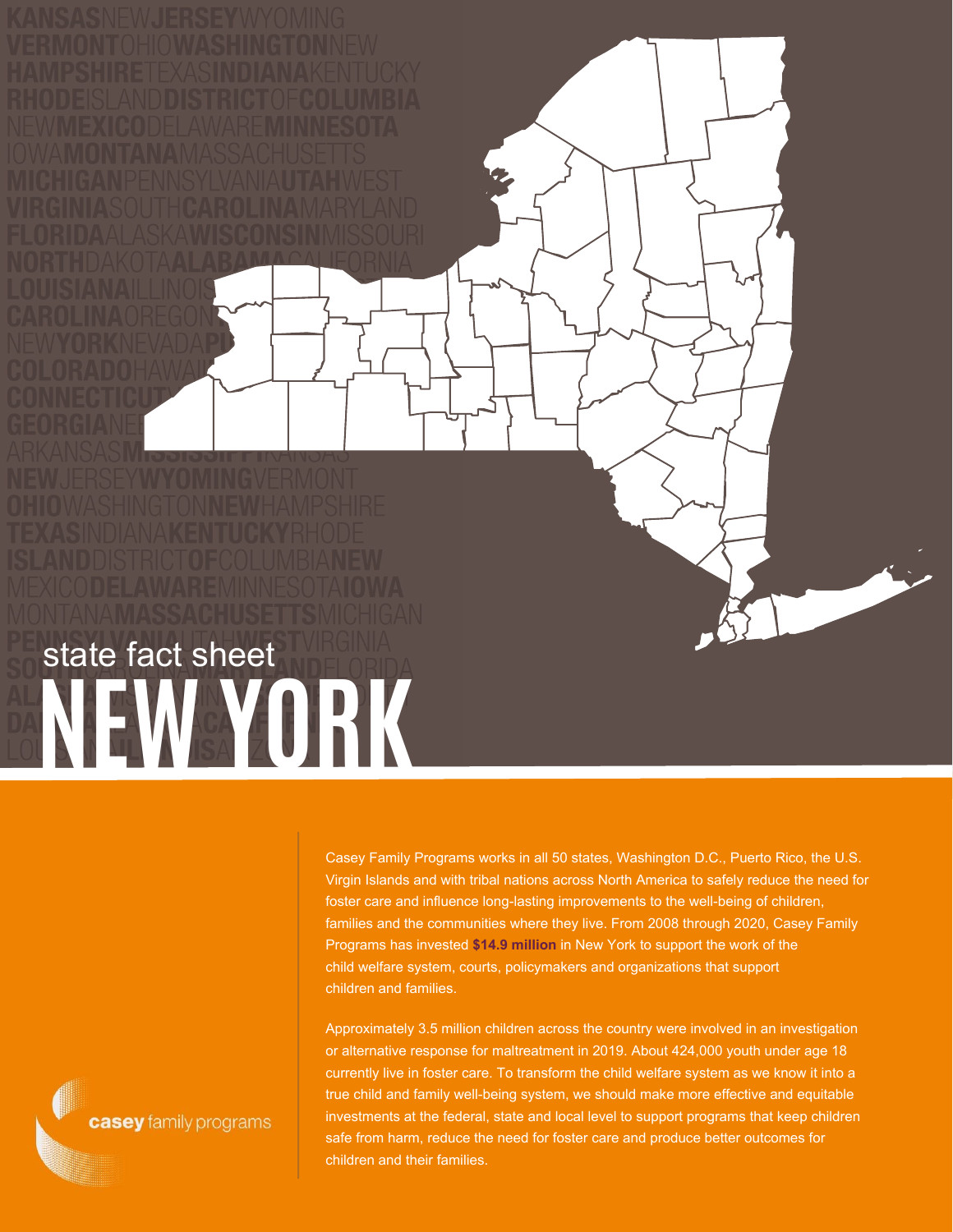We talk about a "foster care system," but the goal is to create a child and family well-being system that prevents abuse and neglect and helps every child grow up safely in his or her own family whenever possible. Rather than waiting for maltreatment to occur, we can improve the safety of children who have come to the attention of child protective services by helping their families with evidence-based and promising practices.

Across New York in 2019, approximately:

## 215,969 7,918 **children were involved** in investigations of maltreatment or other issues where timely intervention can be important **children entered** foster care

Most states currently are limited to using the bulk of the \$9.8 billion in dedicated federal child welfare funding only for services related to foster care. The Family First Prevention Services Act of 2018 and the Family First Transition Act of 2019 provide states with the historic opportunity to invest federal funding to support preventive services, including substance abuse, mental health and parental skill training, so more children can remain safely at home. States and tribes now have access to new federal prevention resources to help keep children safe from harm in the first place by helping strengthen their families.

How federal child welfare funding is currently aligned in New York\*:

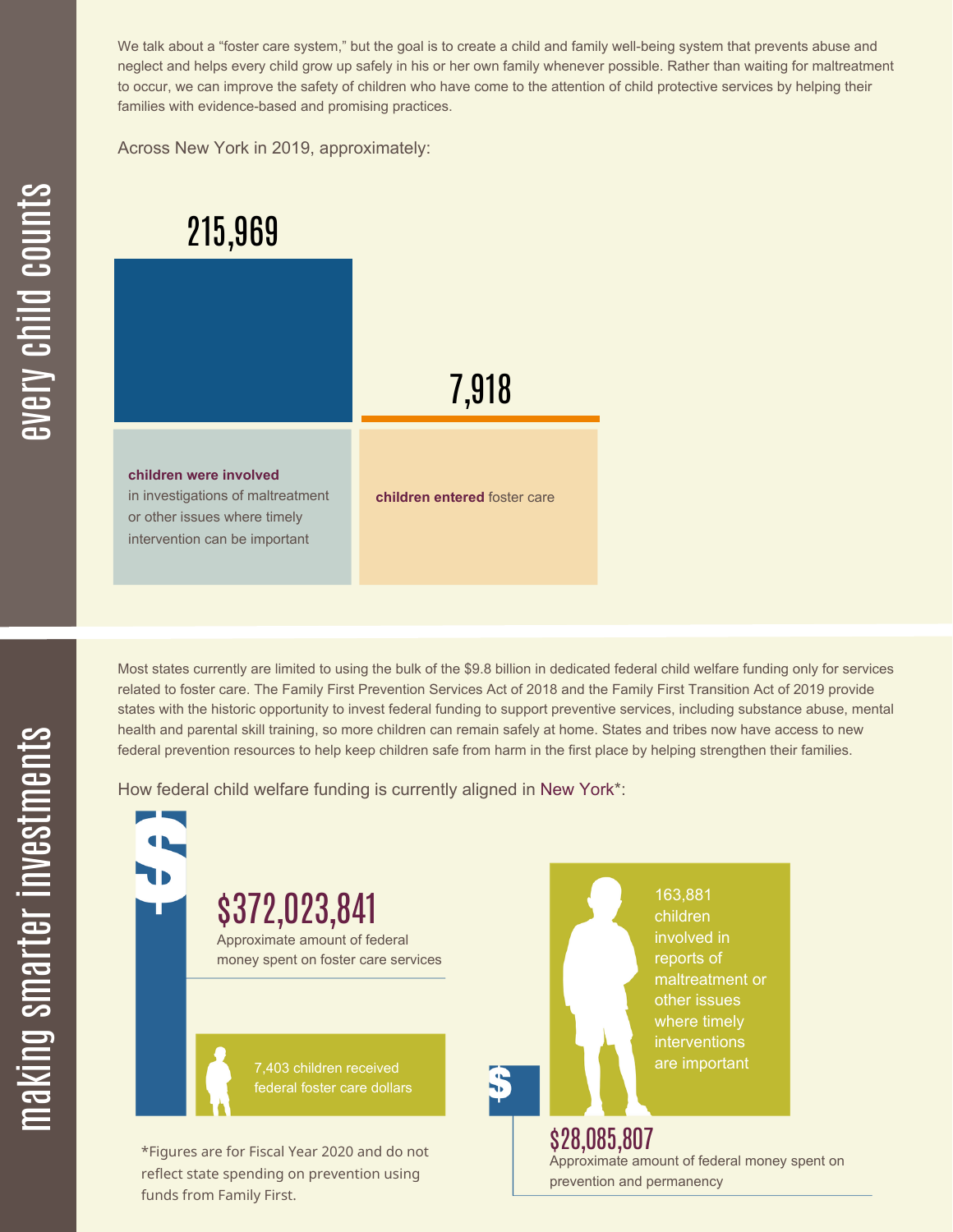Safety and effective response go hand in hand. Most children enter foster care due to neglect and other reasons — not because of physical or sexual abuse. In New York, providing targeted and effective interventions as soon as possible, including by accessing new federal resources provided under the Family First Prevention Services Act and the Family First Transition Act, can safely allow children to remain with their families and thrive.

88% of

do not

children in

New York

experience

occurrence of

maltreatment

a repeat

within six

months

Reasons children in New York enter foster care:





\*"Other" includes parental substance abuse, child substance abuse, child disability, child behavior problems, parent death, parent incarceration, caretaker inability to cope, relinquishment or inadequate housing.

What happens to children who end up in foster care? Most are safely reunited with their own family or extended family. A significant number are adopted. Under the Family First Prevention Services Act, communities can more easily invest in helping more children to grow up in safe, stable families by providing appropriate and timely services prior to the need for removal, or after they return home or have been adopted.

Among children in New York who exited foster care in 2019:



 $\overline{\mathbf{C}}$  $\leq$  $\overline{\mathbf{C}}$  $\overline{\mathsf{Z}}$  $\overline{\mathbf{C}}$ 

 $\equiv$ 

 $\blacksquare$  $\overline{\mathbf{C}}$  $\mathcal{C}$  $\overline{\mathbf{C}}$  $\overline{\phantom{a}}$  $\overline{\mathbf{C}}$  $\mathcal{C}$ <u>م</u>

 $\equiv$ 

el<br>O  $\overline{\phantom{0}}$  $\blacksquare$ 

t<br>B

mily

Numbers may not equal 100% due to rounding. \*"Other" includes transferred to another agency, ran away or died.